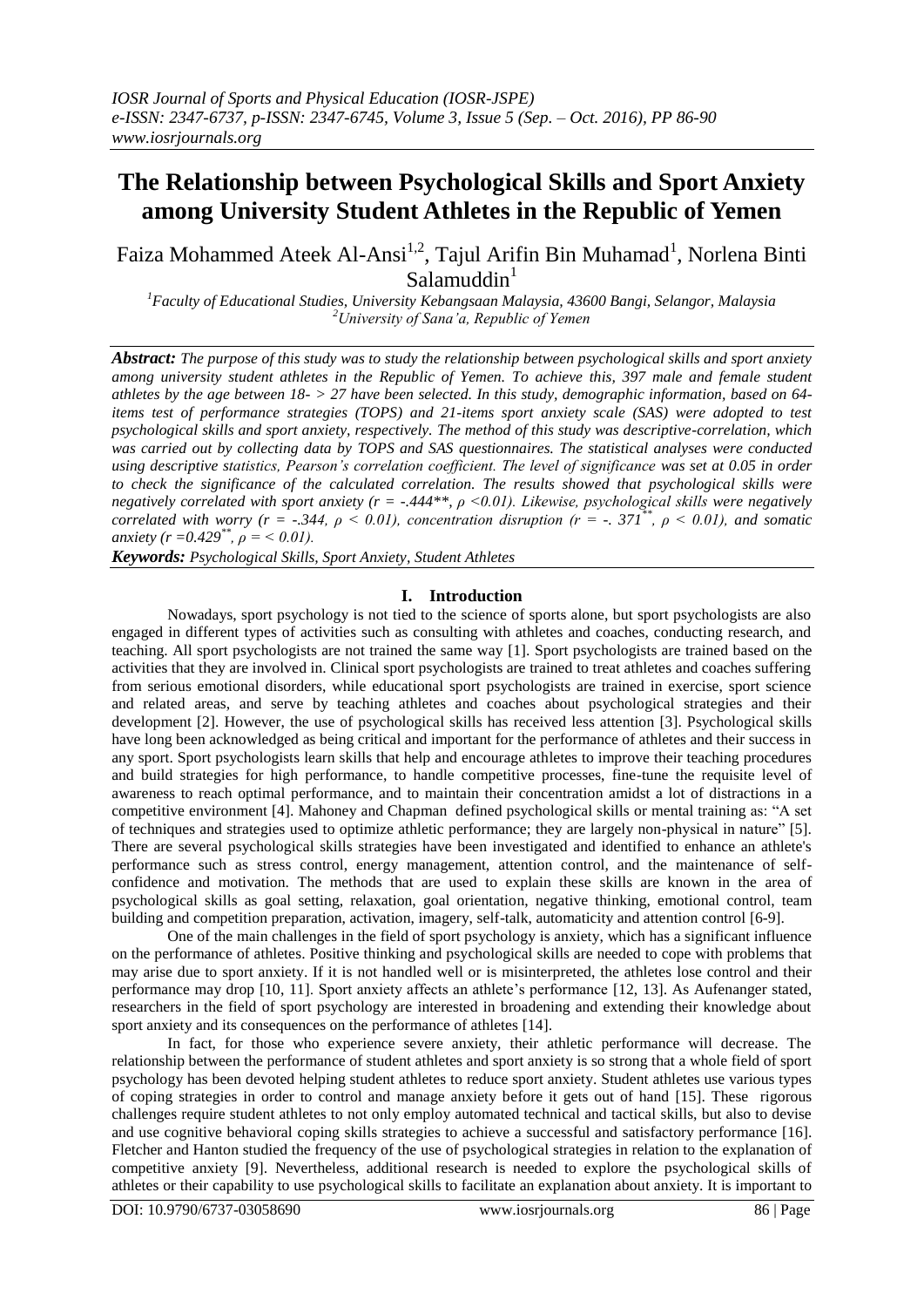distinguish between the degree of psychological skills and how frequently psychological skill strategies are used [\[16\]](#page-4-6). However, several researchers have linked their studies to a few mental skills that are deemed important for a positive explanation of sport anxiety [\[14\]](#page-4-4). The conceptual framework for this study was based on the cusp catastrophe model Fazey & Hardy and Bandura's self-efficacy theory, which focuses on the study of cognitive and somatic skills, and explains how they are related to one another. This theory corresponds with the aim of the current study to explore the relationship between psychological skills (mental) and sport anxiety (physical) [\[11,](#page-4-1) [17\]](#page-4-8). Sport anxiety was defined by Mammen and Weinberg & Gould as a negative emotional state characterized by apprehension, worry, and nervousness, and is associated with somatic arousal or activation. Competitive anxiety is a construct where the symptoms of anxiety are detached into cognitive and somatic components [\[18,](#page-4-9) [19\]](#page-4-10). Khodayaria et al. compared the relationship between mental strategies and sport anxiety among sprint and endurance runners. The participants comprised 72 endurance runners and 72 sprint runners. The output showed that there was a significant relationship between mental strategies and somatic state anxiety, and cognitive state anxiety and sport self-confidence (P<0.05). Also, based on the findings of the research, there were no significant differences between the sprint and endurance runners with regard to somatic and cognitive state anxiety (P>0.05)[\[20\]](#page-4-11). Azimkhani et al. investigated whether the mental skills and competitive anxiety of active young and adult skiers had any influence on their sport performance. The findings reported that there was a significant negative relationship between mental skills and competitive anxiety, while there was no significant relationship between mental skills and confidence. In addition the multiple regression analysis revealed that only cognitive anxiety and self-confidence could predict the mental skills of the skiers. Also, no significant differences were found between the groups based on their level of education [\[21\]](#page-4-12). The current study examined the relationship between psychological skills and sport anxiety among student athletes in four main universities in the Republic of Yemen. While some studies were previously conducted to examine the relationship between psychological skills and sport anxiety, there are few descriptive studies on this topic in the context of the Republic of Yemen. In addition, those studies that were conducted were not comprehensive enough to explain the use of skills to optimize the performance of athletes and to reduce anxiety. This study will provide a comprehensive understanding of the potential factors which account for the management of anxiety before, after and during exercise and sports competitions at the local or global level, and to develop and employ possible and timely strategies for intervention.

#### **II. Research Method**

The method of this study is quantitative correlation, which was carried out by collection data from the questionnaires. The participants in this study consisted of both males and females. The total number of student athletes were 1080, of which 397 were randomly selected based on Morgan's Table and were comprised of 278 male and 119 female student athletes. Both the male and female respondents were aged 18 years old and above, and were members of sports teams in football, basketball, volleyball, and handball of Yemeni universities located in the north and south of the Republic of Yemen. The questionnaires used in this study is Test of Performance Strategies (TOPS), it was developed by [\[22\]](#page-4-13). It is divided into 8 dimensions for practice and 8 for competition. There were 4 items within each of the 16 subscales, giving a total of 64 items. The eight practice dimensions were: imagery, emotional control, positive self-talk, attention control, automaticity, activation, goal setting and relaxation. The competition dimensions used the same practice subscales except for attentional control, which was replaced by negative thinking. The second questionnaire was used Sport Anxiety Scale (SAS) which was developed by [\[23\]](#page-4-14). The SAS contained a 21-item, multi-dimensional scale for measuring trait anxiety in competition, namely, cognitive anxiety (worry and concentration disruption) and somatic anxiety in sport situations. The worry factor consisted of 7 items and the concentration disruption factor consisted of 5 items. The somatic aspect consisted of 9 items, while the Sport Anxiety Scale had a total of 21 items.

#### **III. Findings**

The findings of the study were explaining the relationship between psychological skills and sport anxiety. The mean value, standard deviation and Cronbach's alpha of the participants' perceptions of psychological skills (TOPS; practice competition subscales) were already tabulated in Table 1. The results of the total mean values, standard deviations and Cronbach's alpha were found to be as follows: activation (M=3.782,  $SD=0.584, \alpha=0.69$ ), automaticity  $(M=3.800, SD = 0.596, \alpha=0.65)$ , emotional control $(M=3.814,$ SD=0.531, $\alpha$ =0.64), goal setting (M=3.817, SD=0.630, $\alpha$ =0.67), imagery (M=3.686, SD=0.653, $\alpha$ =0.69), attention control (M=3.514, SD=0.625, $\alpha$ =0.63), relaxation (M=3.212, SD=0.659, $\alpha$ =0.63), self-talk (M=3.396, SD  $=0.713$ , $\alpha=0.66$ ), and total practice (M=3.627, SD =0.428, $\alpha=0.89$ ). For competition subscales the mean values, standard deviations and Cronbach's alpha were found in terms of activation  $(M=3.742, SD=0.528, \alpha=0.63)$ , automaticity  $(M=3.558, SD=0.578, \alpha=0.67)$ , emotional control  $(M=3.711, SD=0.636, \alpha=0.65)$ , goal setting  $(M=3.544, SD=0.618, \alpha=0.70)$ , imagery  $(M=3.537, SD=0.583, \alpha=0.70)$ , and negative thinking  $(M=3.848,$ SD=0.750, $\alpha$ =0.63), very high mean scores by the respondents were obtained for relaxation (M=4.191, SD=.762,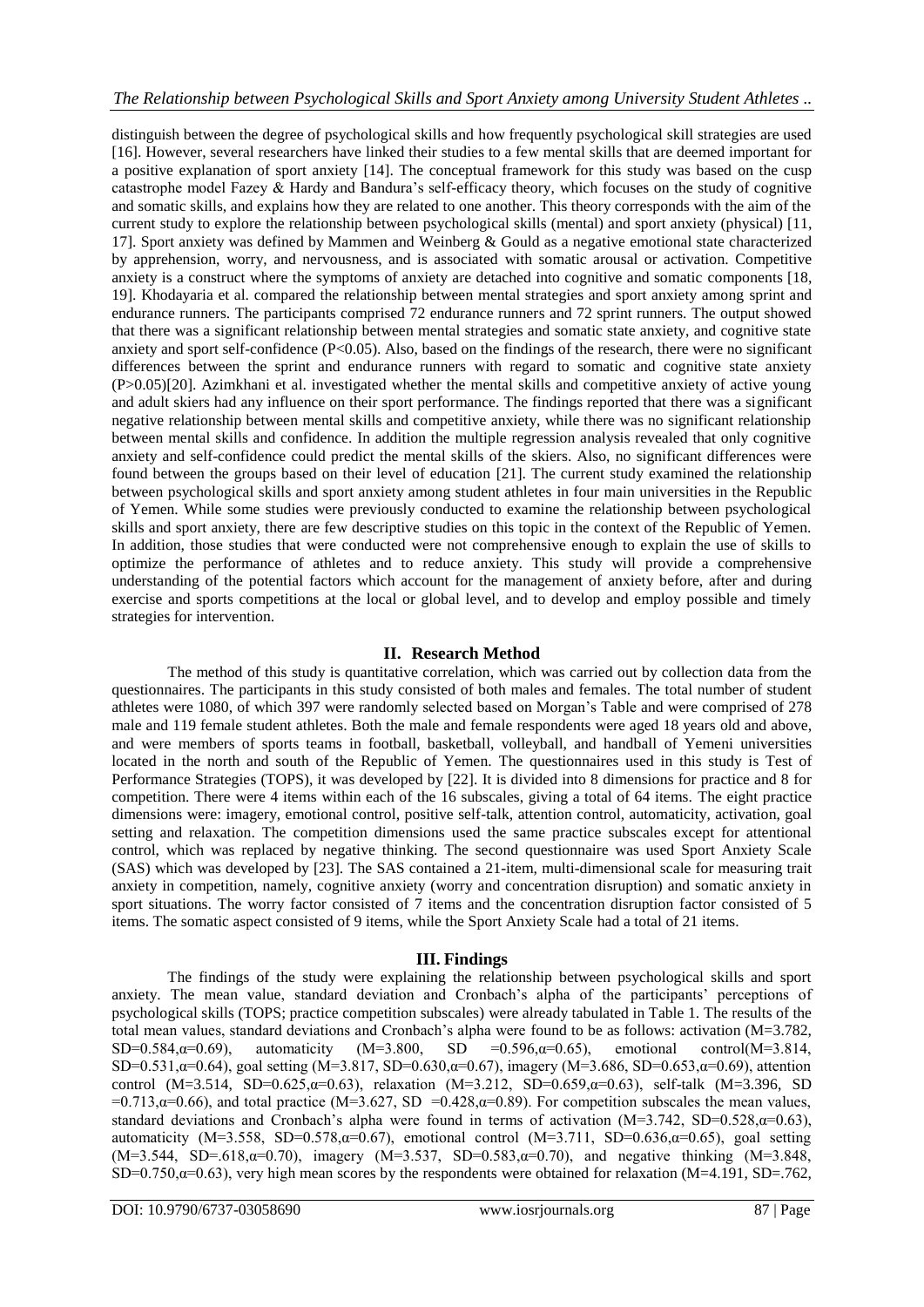$\alpha$ =0.71), self-talk (M=4.042, SD=0.757, $\alpha$ =0.64), total competition (M=3.772, SD=406, $\alpha$ =0.86), and total TOPS  $(M=3.699, SD=0.363, \alpha=0.92)$ . As shown in the Table, the mean, standard deviation and Cronbach's alpha for TOPS; practice and competition subscales values were reported.

| Tuble 1: Description of mean, bundard Deviation Data Refevant of TOTD, Fractice and Competition buoscales                      |             |       |       |          |            |            |       |       |      |
|--------------------------------------------------------------------------------------------------------------------------------|-------------|-------|-------|----------|------------|------------|-------|-------|------|
| <b>PRC</b>                                                                                                                     | No of Items | M     | S.D   | $\alpha$ | <b>COM</b> | N of Items | Mean  | S.D   | α    |
| <b>ACT</b>                                                                                                                     |             | 3.782 | 0.584 | 0.69     | ACT        |            | 3.742 | 0.528 | 0.63 |
| AUT                                                                                                                            |             | 3.800 | 0.596 | 0.65     | <b>AUT</b> |            | 3.558 | 0.578 | 0.67 |
| EC                                                                                                                             |             | 3.814 | 0.531 | 0.64     | EC         |            | 3.711 | 0.636 | 0.65 |
| GS.                                                                                                                            |             | 3.817 | 0.630 | 0.67     | GS.        |            | 3.544 | 0.618 | 0.70 |
| IMG.                                                                                                                           |             | 3.686 | 0.653 | 0.69     | IMG        |            | 3.537 | 0.583 | 0.70 |
| ATC                                                                                                                            |             | 3.514 | 0.625 | 0.63     | NT         |            | 3.848 | 0.750 | 0.63 |
| <b>RLX</b>                                                                                                                     |             | 3.212 | 0.659 | 0.63     | <b>RLX</b> |            | 4.191 | 0.762 | 0.71 |
| <b>ST</b>                                                                                                                      |             | 3.396 | 0.713 | 0.66     | <b>ST</b>  |            | 4.042 | 0.757 | 0.64 |
| Total. PRC                                                                                                                     | 32          | 3.627 | 0.428 | 0.89     | Total.COM  | 32         | 3.772 | 0.406 | 0.86 |
| Total. TOPS                                                                                                                    | 64          | 3.699 | 0.363 | 0.92     |            |            |       |       |      |
| Notes: ACT activation, AUT automaticity, EC emotional control, GS goal setting, IMG imagery, ATC/NT attention control/negative |             |       |       |          |            |            |       |       |      |
| thinking, RLX relaxation, self-talk, and COM competition.                                                                      |             |       |       |          |            |            |       |       |      |

**Table 1.** Description of Mean, Standard Deviation Data Relevant of TOPS; Practice and Competition Subscales

The mean value, standard deviation and Cronbach's alpha of the participants' perceptions of SAS; for worry, concentration disruption, somatic, and total sport anxiety was shown in Table 2. In this study, the results showed that the total lowest mean values, standard deviation and Cronbach's alpha were obtained for worry (M=2.24, SD=.611, $\alpha$ =0.71), concentration disruption (M=1.99, SD=0.845, $\alpha$ =0.82), somatic anxiety (M=2.13, SD=0.656, $\alpha$ =0.78), and total sport anxiety SAS (M=2.13, SD=0.572, $\alpha$ =0.88). Based on the scale of the levels, it appeared that the student athletes had low levels of sport anxiety. As shown in the Table 2, the mean, standard deviation and Cronbach's alpha for sport anxiety subscales and total SAS were reported.

**Table 2.** Description of Mean, Standard Deviation Data Relevant of SAS; Cognitive and Somatic Subscales

| Variables                                     |           | N. Items | Mean | S.D   | $\alpha$ |
|-----------------------------------------------|-----------|----------|------|-------|----------|
| Cognitive                                     | Worry     |          | 2.24 | 0.611 | 0.71     |
|                                               | Con. Dis. |          | 1.99 | 0.845 | 0.82     |
| Somatic                                       |           |          | 2.13 | 0.656 | 0.78     |
| <b>SAS</b>                                    |           | 21       | 2.13 | 0.572 | 0.88     |
|                                               |           | 397      |      |       |          |
| Notes Con. Dis. concentration disruption, SAS |           |          |      |       |          |

The relationship between variables can be determined by the value of Pearson's correlation (r). This can range from -1.00 to 1.00. This value will indicate the strength of the relationship between two variables. A correlation of 0 indicates no relationship at all, while a correlation of 1.0 indicates a perfect positive correlation, and a value of -1.0 indicates a perfect negative correlation. Cohen (1988) suggested the values of Pearson's correlation (r) as shown in Table 3 [\[24\]](#page-4-15).

|--|

| $r = .50$ to 1.0 or $r = -.50$ to $-1.0$ | Large  |
|------------------------------------------|--------|
| $r = .30$ to .49 or $r = -.30$ to $-.49$ | Medium |
| $r = 10$ to .29 or $r = -10$ to $-0.29$  | Small  |

The results in Table 4 showed that there was a significant negatively moderate correlation between total psychological skills (TOPS) and worry (r = -.344<sup>\*\*</sup>,  $\rho$  < .01), concentration disruption (r = -.371<sup>\*\*</sup>,  $\rho$  < .01), somatic anxiety (r = -.429<sup>\*\*</sup>,  $\rho$  < .01), and total sport anxiety (r = -.444<sup>\*\*</sup>,  $\rho$  < .01).

**Table 4.** Relationship between Psychological Skills and SAS; Total Sport Anxiety and Subscales)

| Independent                                                 | Dependent variables |          | Pearson Correlation (r) |       |  |  |
|-------------------------------------------------------------|---------------------|----------|-------------------------|-------|--|--|
| <b>TOPS</b>                                                 | Cognitive<br>Worry  |          | $-0.344$ <sup>**</sup>  | 0.000 |  |  |
|                                                             |                     | Con. Dis | $-0.371$                | 0.000 |  |  |
|                                                             | Somatic             |          | $-0.429$ <sup>**</sup>  | 0.000 |  |  |
|                                                             | Total SAS           |          | $-0.444$ <sup>**</sup>  | 0.000 |  |  |
| N.                                                          | 397                 |          |                         |       |  |  |
| **. Correlation is significant at the 0.01 level (2-tailed) |                     |          |                         |       |  |  |

The result showed that an increase in psychological skills will lead to a decrease in the level of the sport anxiety subscales among student athletes. The results specified that there was a significant relationship between psychological skills and sport anxiety among university student athletes in the Republic of Yemen.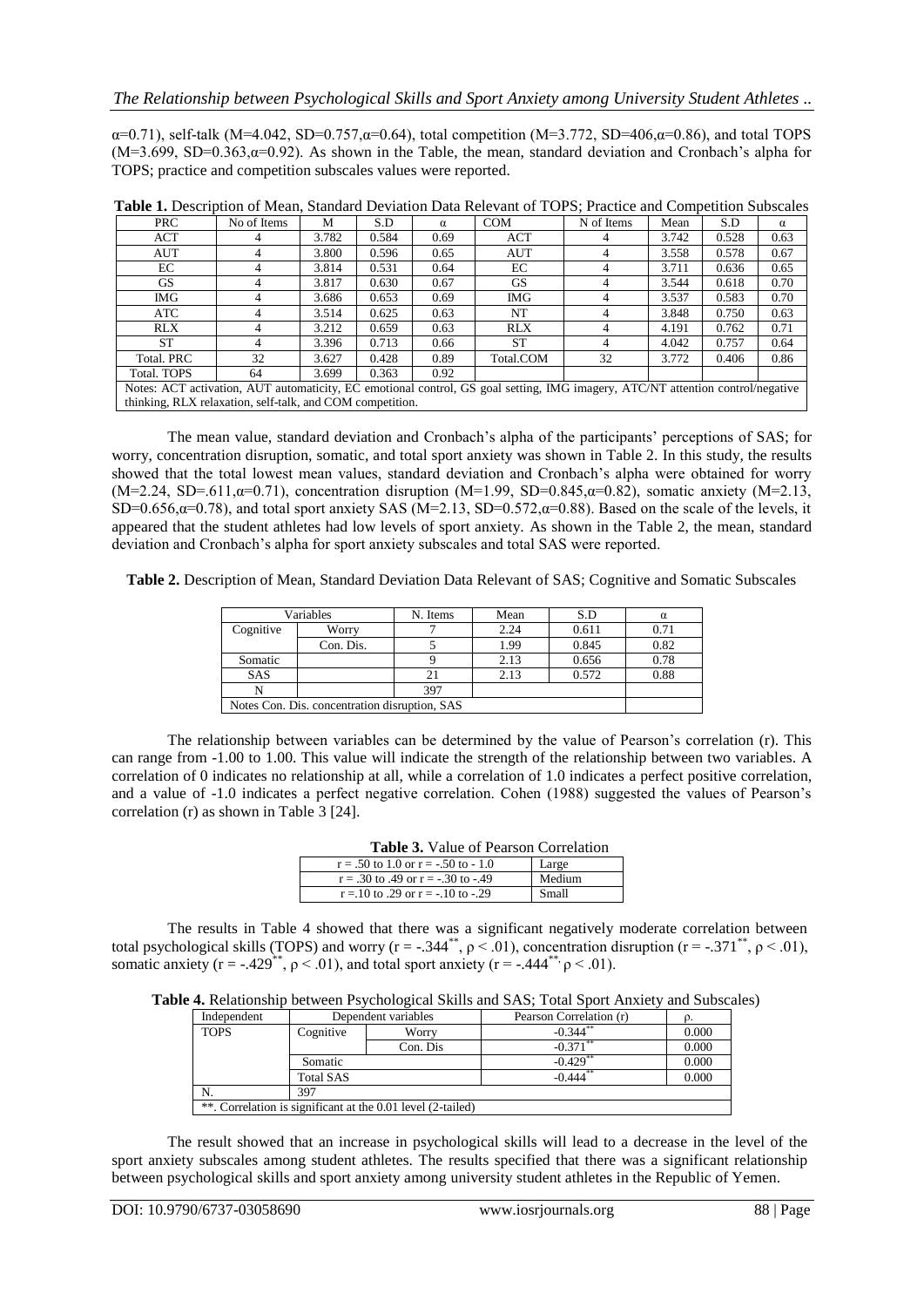## **IV. Discussion**

The purpose of the current study was to examine the relationship between psychological skills and sport anxiety. The results indicated that there was a significant negatively moderate relationship between psychological skills and worry, concentration disruption, somatic anxiety and total sport anxiety. Therefore, the results of the analysis showed that there was no relationship between the use of psychological skills and total sport anxiety, worry, concentration disruption and somatic anxiety. In other words, a relationship existed between psychological skills and sport anxiety among student athletes in Yemen universities. This finding of the study was consistent with the finding of Burton and Martens et al. that a negative relationship was reported between cognitive anxiety and performance [\[25,](#page-4-16) [26\]](#page-4-17). Worry, which was a form of cognitive anxiety, was found to have a negative relationship with performance; Hays concluded that psychological skills were very useful in managing and regulating moods [\[27\]](#page-4-18). However, the results of some intervention experimental studies have shown that there was a relationship between psychological skills and sport anxiety. They confirmed that psychological skills could be decreased by sport anxiety, and would enhance the self-confidence of athletes and their ability to prepare themselves mentally and physically, and would lead to an improvement in their performance of motor skills [\[28-33\]](#page-4-19). Madsen & Roness studied the relationship between goal orientation and the use of psychological skills. The results showed that there was no significant relationship between athletes' "goal orientation profiles and their use of all four psychological skills in competition" [\[7\]](#page-3-6). Sabha et al. concluded that there was a direct correlation between the positive anxiety of athletes and a decisive game in volleyball. In addition, there was an inverse correlation between negative anxiety and a decisive game of volleyball [\[34\]](#page-4-20).

The findings of a study by Khodayaria et al. showed that there was a significant relationship between mental skills and somatic state anxiety, cognitive state anxiety and self-confidence [\[20\]](#page-4-11). Also, the study by Azimkhani et al. showed that there was a significant negative relationship between mental skills and competitive anxiety components, while no significant negative relationship was found between mental skills and selfconfidence [\[21\]](#page-4-12). The results of a study by Maker et al. revealed that there was a significant relationship between anxiety and the mental skills of successful teams, whereas a negative correlation was found in the unsuccessful teams [\[35\]](#page-4-21).The results of a study by Sangari et al. showed that there was a significant relationship between mental skills and competitive anxiety in female national football players of Iran [\[36\]](#page-4-22). In addition, Parnabas indicated that elite or national swimmers exhibited lower levels of competitive state anxiety. The results also showed the existence of a negative correlation between competitive state anxiety and sport performance among swimmers [\[37\]](#page-4-23).

## **V. Conclusion**

The aim of the current study was to examine the relationship between psychological skills and sport anxiety among university student athletes based on demographic variables. Therefore, the present study used all the 16 dimensions of psychological skills (TOPS) during practice and competition, and the 3 dimensions of sport anxiety (SAS) as its theoretical and conceptual framework to study the relationship between cognitive and somatic anxiety, as suggested by Bandura and Fazey & Hardy. The results showed that there were significant negatively moderate relations between total psychological skills and worry, concentration disruption, somatic anxiety, and total sport anxiety. The findings of this study shed light on the nature of the relationship between psychological skills and sport anxiety. It is expected that the results of this study could offer a promising view of student athletes with regard to the application of psychological skills for controlling sport anxiety.

#### **Acknowledgements**

The authors acknowledge the support from Sana'a University, Republic of Yemen and National University of Malaysia UKM.

#### **References**

- <span id="page-3-0"></span>[1]. P. Susic, Sport Psychologists and the History of Sport Psychology, (2013).
- <span id="page-3-1"></span>[2]. J.L. Salzwedel, The Relationship between Mental Training and Motivation in Collegiate Athletics. University of Wisconsin-Platteville 2009.
- <span id="page-3-2"></span>[3]. S.E. Short, Tenute A., and Feltz D.L., Imagery use in sport: Mediational effects for efficacy*.* Journal of sports sciences. 23, 2005, 951-960.
- <span id="page-3-3"></span>[4]. R.B. Khandare and Pawar V., A Study of Sports Psychology and the Competitive Mind Edge International Educational E-Journal. II, 2013.
- <span id="page-3-4"></span>[5]. M. Mahoney and Chapman B., Psychological skills training in sport*.* Encyclopedia of Applied Psychology. 3, 2004, 155-170.
- <span id="page-3-5"></span>[6]. S.N. Said, Relationship between Psychological Skills and Dimensions of Sporting Excellence Handball Players*.* Journal of Physical Education Sciences. 2, 2011, 220-248.
- <span id="page-3-6"></span>[7]. E. Madsen and Roness S., goal orientation profiles among young soccer players" in relation to their use of psychological skills Halmstad University 2010.
- [8]. M. Alatrash, The Impact a Suggested Plan of Psychological Skills on Developing Performance of Football Players*.* An-Najah University Journal for Research. 22, 2008, 1625-1652.